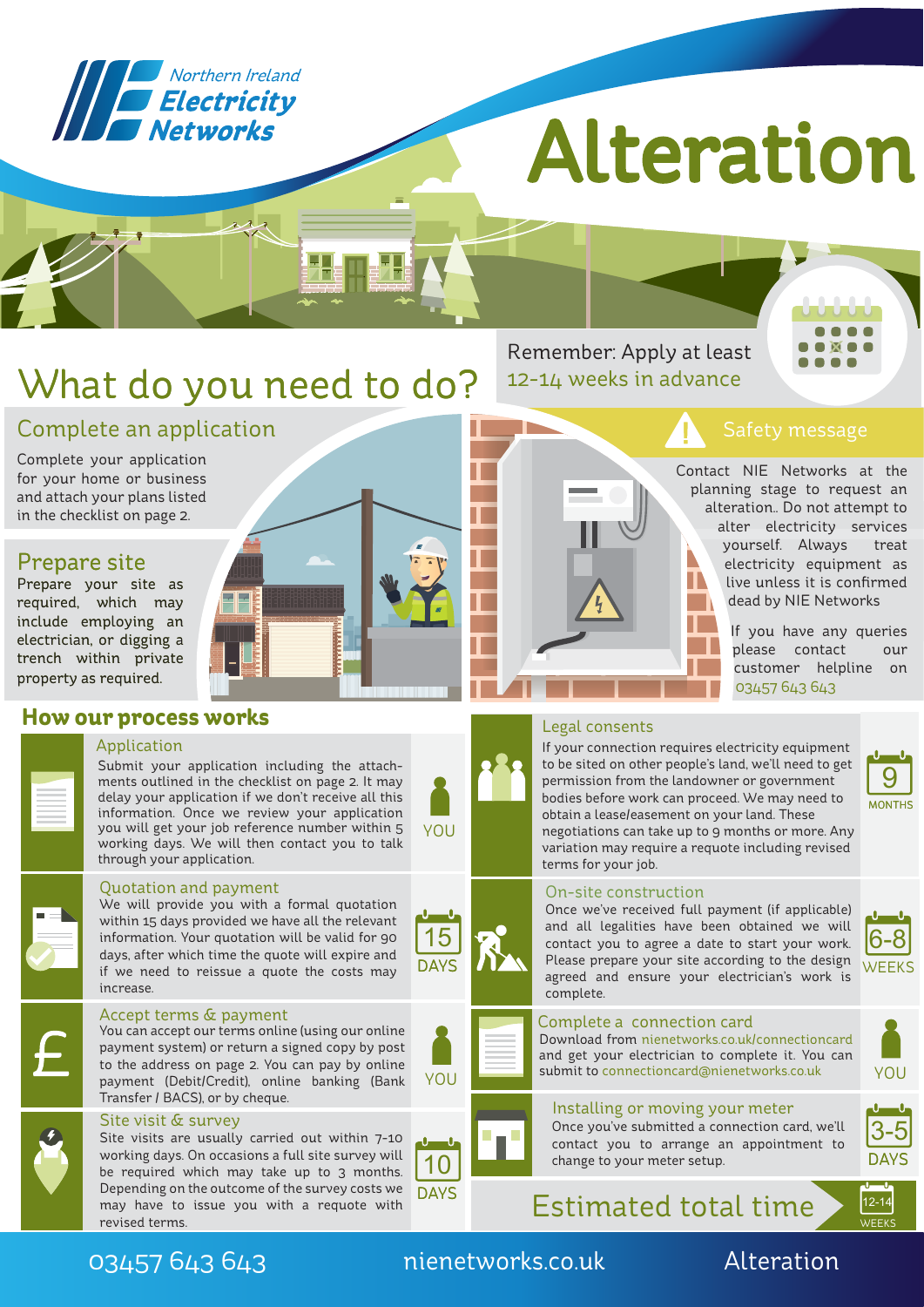|                                                                                                                                                                                                                                                                                                   | Internal Use<br><b>Business</b><br>Partner No: <u>Department of the Contract of the Contract of the Contract of the Contract of the Contract of the Contract of the Contract of the Contract of the Contract of the Contract of the Contract of the Contract of the</u><br>MRU:<br><u> 1999 - Johann Barn, mars eta inperiodoren erroman erroman erroman erroman erroman erroman erroman erroman er</u><br>Planner GRP: Value of the Capital Art and the Capital Art and the Capital Art and the Capital Art and the Capi |
|---------------------------------------------------------------------------------------------------------------------------------------------------------------------------------------------------------------------------------------------------------------------------------------------------|---------------------------------------------------------------------------------------------------------------------------------------------------------------------------------------------------------------------------------------------------------------------------------------------------------------------------------------------------------------------------------------------------------------------------------------------------------------------------------------------------------------------------|
| Tell us about your project                                                                                                                                                                                                                                                                        | Reg by:                                                                                                                                                                                                                                                                                                                                                                                                                                                                                                                   |
| Site details This is where you need the work done and who we will contact with regards to your site.<br>Name:<br><u> 1990 - Jan Stein Stein, fransk politik (f. 1980)</u>                                                                                                                         | Email:                                                                                                                                                                                                                                                                                                                                                                                                                                                                                                                    |
|                                                                                                                                                                                                                                                                                                   |                                                                                                                                                                                                                                                                                                                                                                                                                                                                                                                           |
| Customer correspondence details (if different from site address)<br>Name: Name: Name: Name: Name: Name: Name: Name: Name: Name: Name: Name: Name: Name: Name: Name: Name: Name: Name: Name: Name: Name: Name: Name: Name: Name: Name: Name: Name: Name: Name: Name: Name: Name: Name: Name: Name: |                                                                                                                                                                                                                                                                                                                                                                                                                                                                                                                           |
|                                                                                                                                                                                                                                                                                                   |                                                                                                                                                                                                                                                                                                                                                                                                                                                                                                                           |
|                                                                                                                                                                                                                                                                                                   |                                                                                                                                                                                                                                                                                                                                                                                                                                                                                                                           |
| Who will be paying for the connection work? (if different from the customer details above)                                                                                                                                                                                                        |                                                                                                                                                                                                                                                                                                                                                                                                                                                                                                                           |
|                                                                                                                                                                                                                                                                                                   |                                                                                                                                                                                                                                                                                                                                                                                                                                                                                                                           |
| Email:                                                                                                                                                                                                                                                                                            |                                                                                                                                                                                                                                                                                                                                                                                                                                                                                                                           |
| Quotation preference: Our quotations are issued by email. Please tick here if you<br>would prefer to receive your quotation by post.                                                                                                                                                              |                                                                                                                                                                                                                                                                                                                                                                                                                                                                                                                           |
| How would you like us to contact you?                                                                                                                                                                                                                                                             | $Email:$   Phone:    <br>Letter:                                                                                                                                                                                                                                                                                                                                                                                                                                                                                          |
| When do you need the work completed?                                                                                                                                                                                                                                                              |                                                                                                                                                                                                                                                                                                                                                                                                                                                                                                                           |
| found on the front panel of the meter (e.g. YH01234):                                                                                                                                                                                                                                             | *MPRN/Serial number In order to process your application, please provide either your MPRN (this is an 11<br>digit number that begins with 8 and can be found on your electricity bill.) or meter serial number (This can be<br>* If you're in doubt regarding your MPRN or meter serial                                                                                                                                                                                                                                   |
|                                                                                                                                                                                                                                                                                                   | number, you can include a photo of your meter.                                                                                                                                                                                                                                                                                                                                                                                                                                                                            |
| What work do you require?<br>Relocate my meter (please specify existing<br>earthing arrangements, consult with your                                                                                                                                                                               | Move electricity equipment or lines (overhead)<br>Move electricity equipment (underground)                                                                                                                                                                                                                                                                                                                                                                                                                                |
|                                                                                                                                                                                                                                                                                                   |                                                                                                                                                                                                                                                                                                                                                                                                                                                                                                                           |
| Replace the back board of my meter                                                                                                                                                                                                                                                                | Other (please specify):                                                                                                                                                                                                                                                                                                                                                                                                                                                                                                   |
| Replace my meter box                                                                                                                                                                                                                                                                              |                                                                                                                                                                                                                                                                                                                                                                                                                                                                                                                           |
|                                                                                                                                                                                                                                                                                                   |                                                                                                                                                                                                                                                                                                                                                                                                                                                                                                                           |
| Install new earthing                                                                                                                                                                                                                                                                              |                                                                                                                                                                                                                                                                                                                                                                                                                                                                                                                           |

03457 643 643 hienetworks.co.uk Alteration



 $\begin{picture}(20,20) \put(0,0){\line(1,0){155}} \put(15,0){\line(1,0){155}} \put(15,0){\line(1,0){155}} \put(15,0){\line(1,0){155}} \put(15,0){\line(1,0){155}} \put(15,0){\line(1,0){155}} \put(15,0){\line(1,0){155}} \put(15,0){\line(1,0){155}} \put(15,0){\line(1,0){155}} \put(15,0){\line(1,0){155}} \put(15,0){\line(1,0){155}} \$